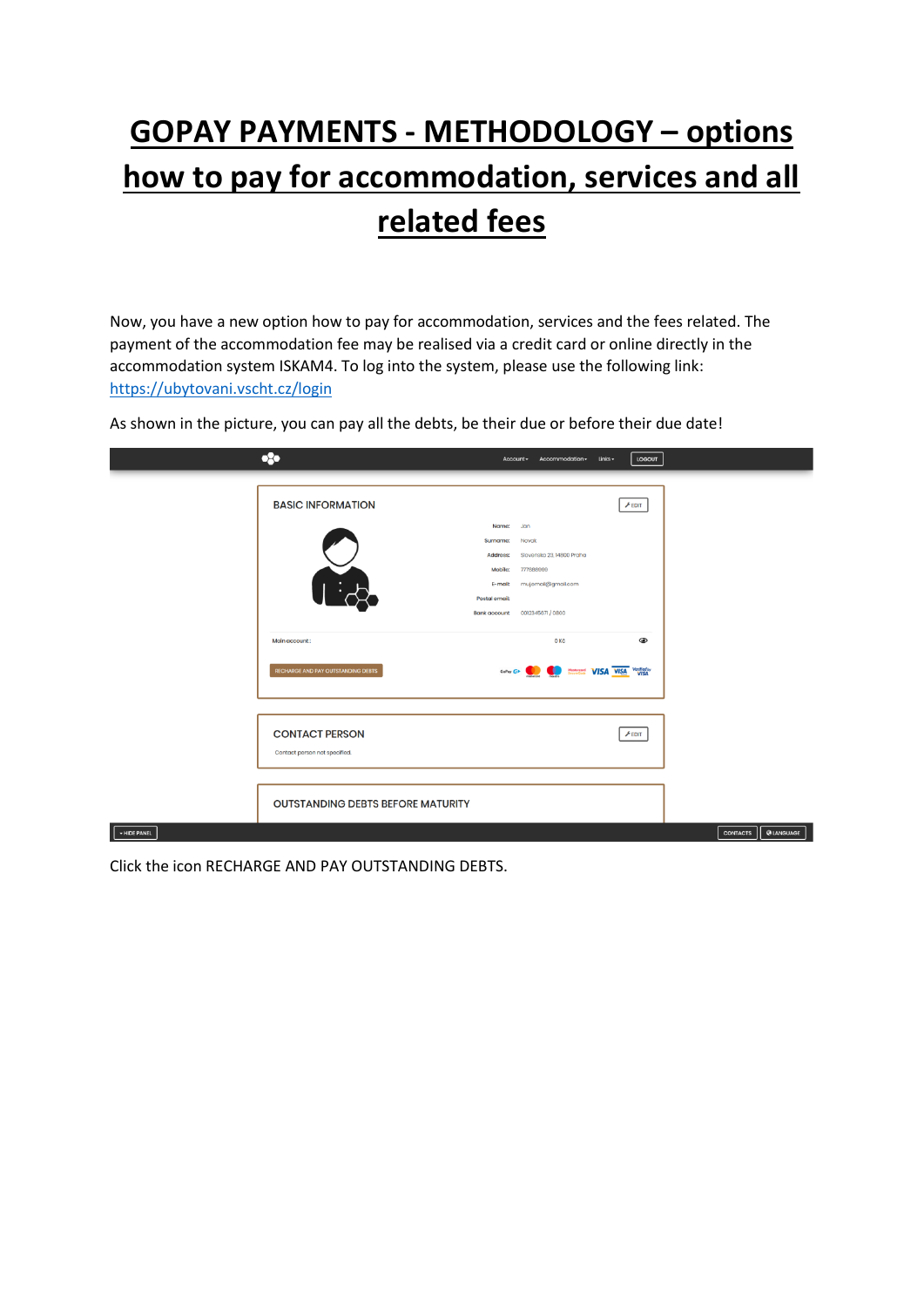|              | $\bullet$                                              | LOGOUT<br>Account * Accommodation *<br>$_{\text{links}}$                                                                                                                                                                                                  |                                      |
|--------------|--------------------------------------------------------|-----------------------------------------------------------------------------------------------------------------------------------------------------------------------------------------------------------------------------------------------------------|--------------------------------------|
|              | <b>BASIC INFORMATION</b>                               | $\mathcal{Y}_n^*$<br>Recharge and pay<br>outstanding debts<br>$F$ EDIT<br>Jan<br>Pay overdue debts<br><b>Novak</b><br>B Pay outstanding debts before<br>maturity<br>Slovenska 23, 14800 Praha<br>CHARGE<br>777888999<br>E-mail: mujemail<br>Postal omail: |                                      |
|              | Main account:<br>RECHARGE AND PAY OUTSTANDING DEBTS    | $\circledcirc$<br>0 <sub>Kč</sub><br>Golby Gr <b>Co.</b> Management VISA VISA Verified by                                                                                                                                                                 |                                      |
|              | <b>CONTACT PERSON</b><br>Contact person not specified. | FEDIT                                                                                                                                                                                                                                                     |                                      |
| + HIDE PANEL | <b>OUTSTANDING DEBTS AFTER MATURITY</b>                |                                                                                                                                                                                                                                                           | <b>Q</b> LANGUAGE<br><b>CONTACTS</b> |

You can now select the option you want to pay for or even select both of them at once.

After clicking the RECHARGE button, the following screen shall be displayed.

|                                                                                                              |         | Account -                                      | Accommodation -       | Links - | LOGOUT |  |
|--------------------------------------------------------------------------------------------------------------|---------|------------------------------------------------|-----------------------|---------|--------|--|
| <b>CHARGE ACCOUNT</b>                                                                                        |         |                                                |                       |         |        |  |
| <b>Amount:</b>                                                                                               | 4524    | Kč                                             |                       |         |        |  |
| The payment amount includes a payment processing fee of 2 %<br>To pay:                                       | 4614.48 | Kö                                             |                       |         |        |  |
| By making payment you agree to the payment terms set in Business conditions<br><b>Bank account transfer*</b> |         | Using payment gateway**                        |                       |         |        |  |
| QR<br>platba:                                                                                                |         |                                                | <b>ONLINE PAYMENT</b> |         |        |  |
| * Depending on your bank may payment take 7+ working days.                                                   |         | ** Successful payment is credited immediately. |                       |         |        |  |
|                                                                                                              |         |                                                |                       |         |        |  |

## $\nightharpoonup$  HIDE PANEL

CONTACTS QUANGUAGE

The box AMOUNT shall display the amount to be paid depending on the category of the debts you have selected. Of course, you can still adjust the amount to suit your needs.

Caution: a banking fee for the realisation of your payment is always added. You can ALWAYS see the relevant fee right below the payment you are just recharging. The amounts of the fees charged may fluctuate in time.

If you agree with the amount of the payment to be realised, click the ONLINE PAYMENT button to be immediately redirected to the payment gateway.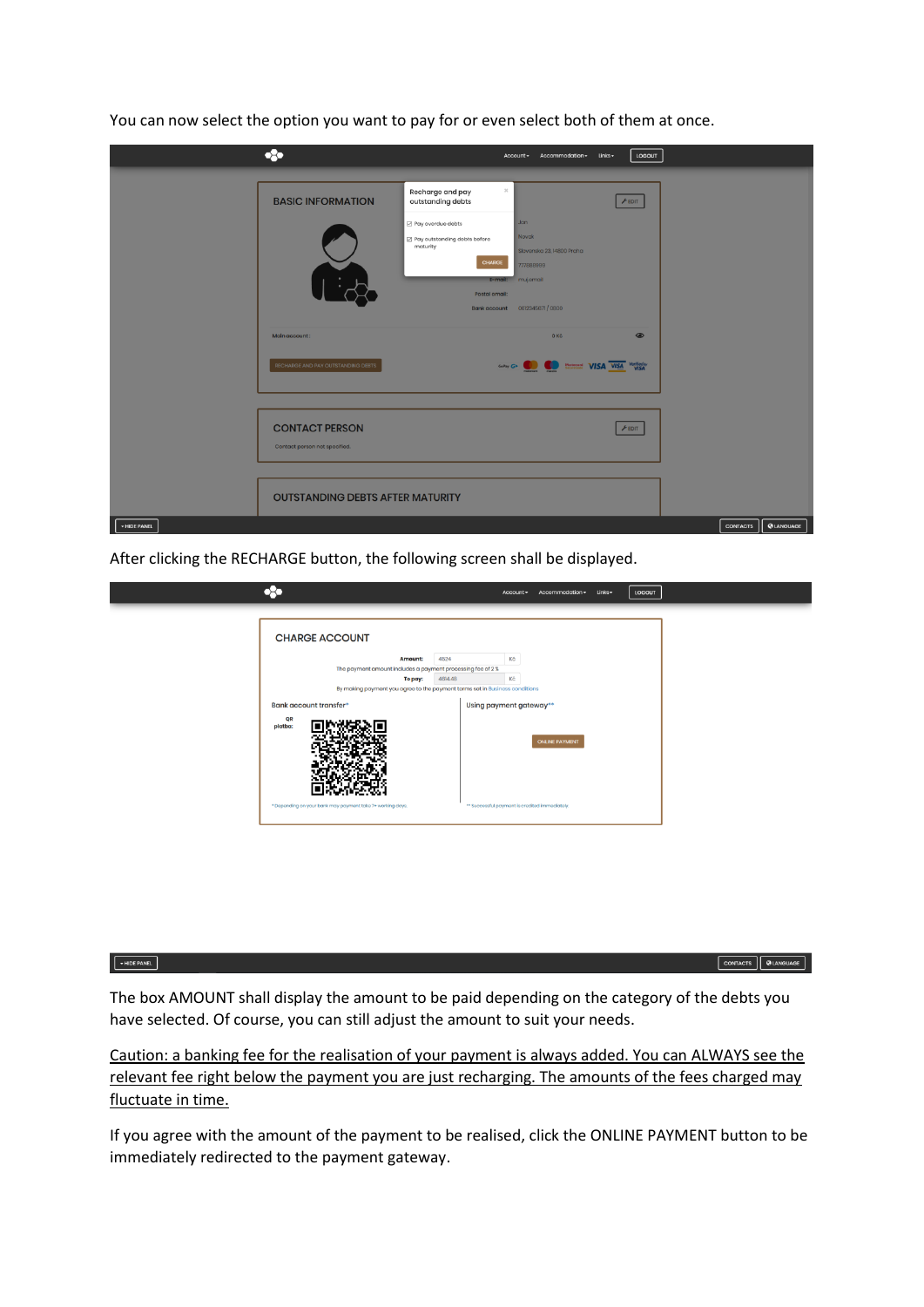After the payment is realised (confirmed), you shall be redirected back into your account in the ISKAM4 system and a receipt for the payment shall be displayed.

**PAYMENT RESULT** 

 $\bullet$ 

The payment was successful.

Account -

Acc

 $\overline{\mathbf{x}}$ Payment Order  $\boxtimes$  muj.email@gmail.com Card number VISA **OD** © Expiry date  $A$  CVC  $\bullet$ Remember card Pay 4,614.48 Kč

**LOGOUT** 

CONTACTS | **Q**LANGUAGE